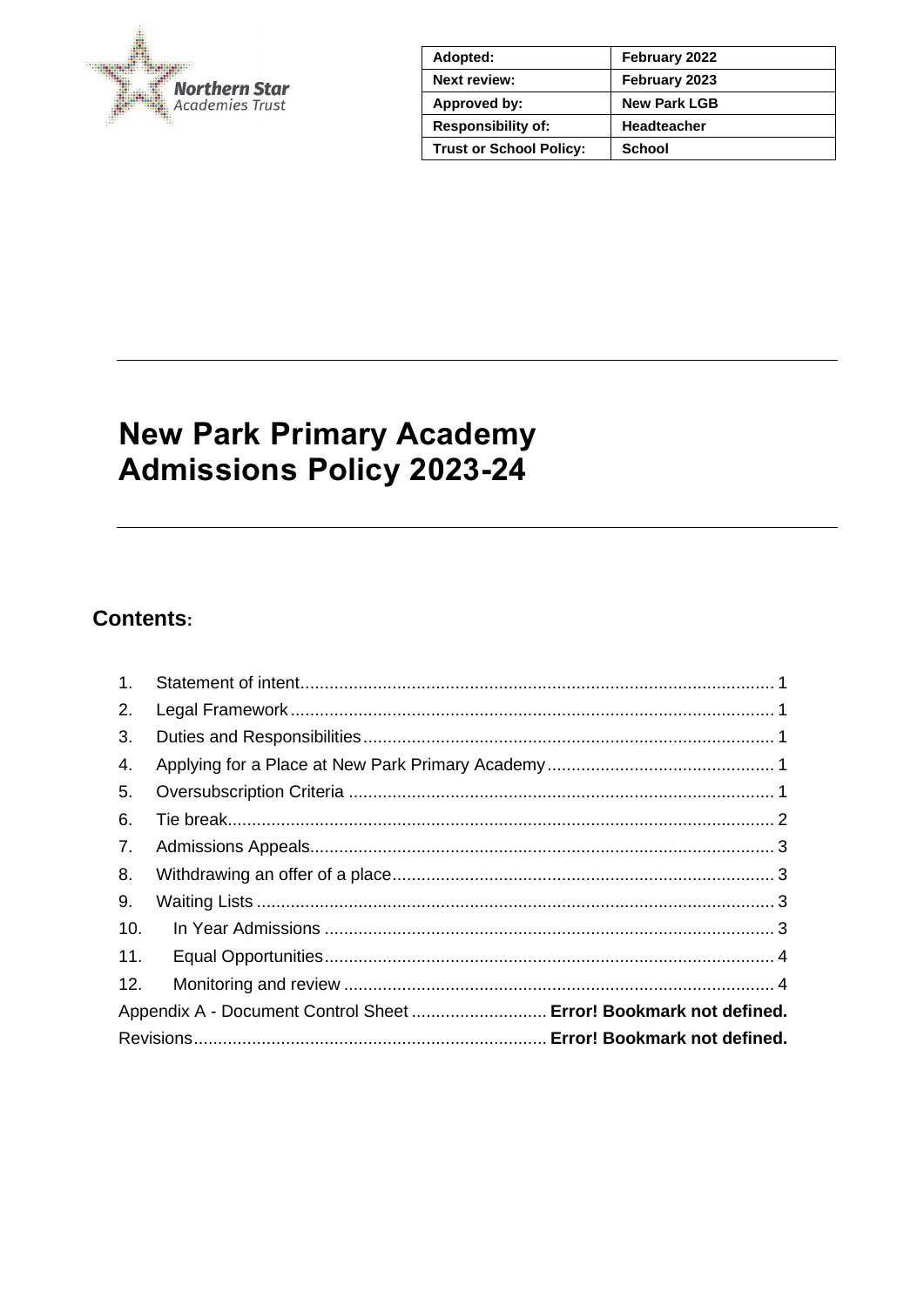# <span id="page-1-0"></span>**1. Statement of intent**

This policy sets out the admissions arrangements for New Park Primary Academy.

# <span id="page-1-1"></span>**2. Legal Framework**

2.1. This policy has due regard to the Schools Admissions Code 2021.

# <span id="page-1-2"></span>**3. Duties and Responsibilities**

- Northern Star Academies Trust is the admissions authority for all schools within the Trust. The Board of Trustees is responsible for setting an admissions number for each relevant age group.
- 3.2. The Local Governing Body is responsible for ensuring that admissions arrangements are compliant with the relevant legislation and guidance.
- North Yorkshire Local Authority manages and co-ordinates the admissions process (including in-year admissions) on behalf of New Park Primary Academy.

# <span id="page-1-3"></span>**4. Applying for a Place at New Park Primary Academy**

- 4.1. Parents who wish to apply for a place should do so online at: https://www.northyorks.gov.uk/school-admissions or bycontacting The Education Office on 01609 533679.
- 4.2. The Published Admission Number (PAN) is 40.
- If no more than 40 applications are received for admission into reception class, all applicants will be offered a place.
- 4.4. Applicants are reminded that if you are applying for a place at New Park Primary Academy, your preference for New Park Primary Academy must be indicated on the Local Authority Common Application Form/online application.

# <span id="page-1-4"></span>**5. Oversubscription Criteria**

- 5.1. In the event of the number of applicants exceeding the number of places available, after the admission of pupils with a Statement of Special Educational Needs or Education, Health and Care plan where the school is named in the statement or plan, the following oversubscription criteria will be applied to determine which children will be offered places. Governors will apply the admissions policy and arrangements fairly and rigorously.
	- **Priority 1: Looked After and Previously Looked After Children**
- The highest priority for admission if the school is oversubscribed will be given to a 'looked after child' or a child who was previously looked after but immediately after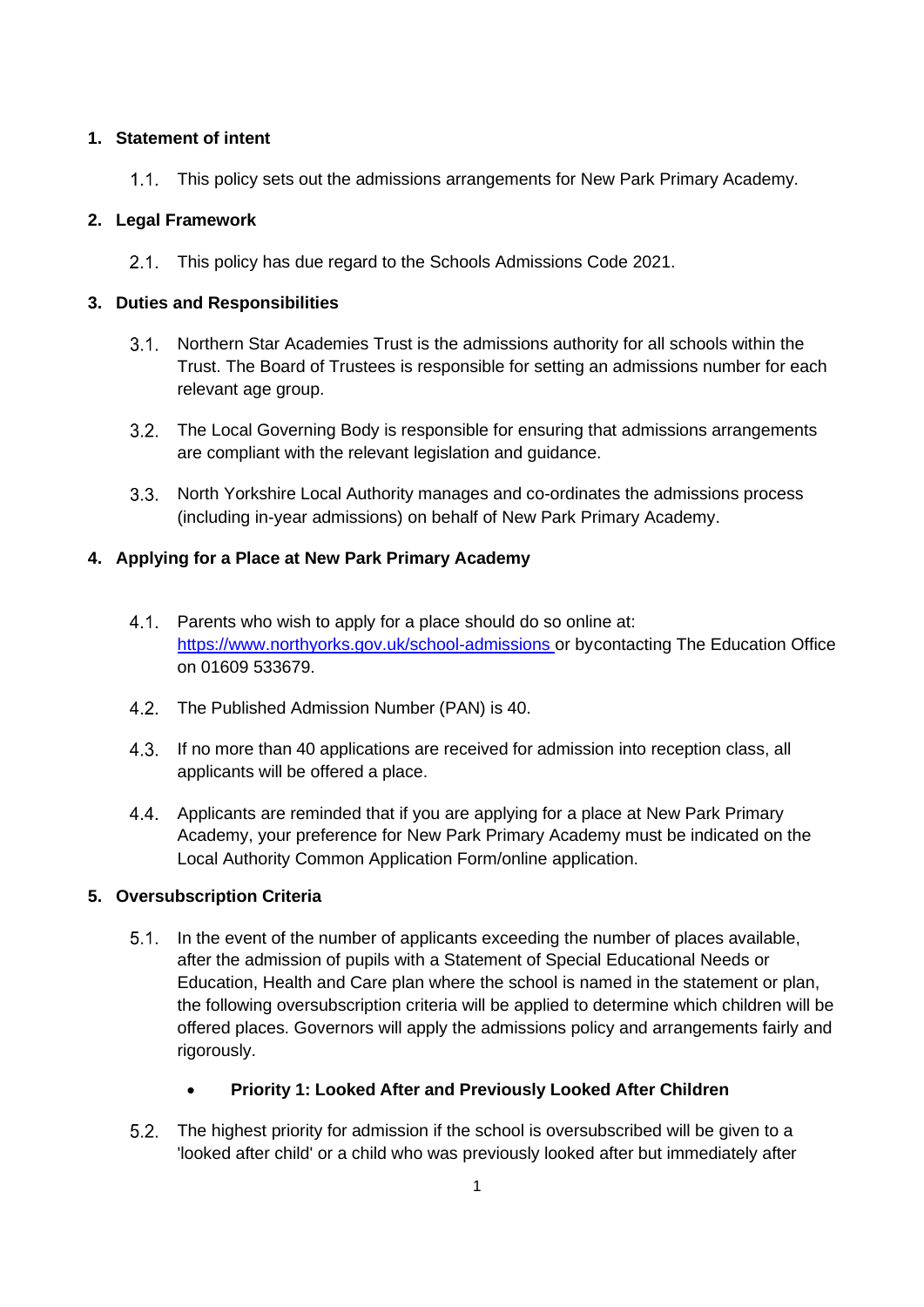being looked after became subject to an adoption, child arrangements, or special guardianship order including those who appear [to the admission authority] to have been in state care outside of England and ceased to be in state care as a result of being adopted. A looked after child is a child who is (a) in the care of a local authority, or (b) being provided with accommodation by a local authority in the exercise of their social services functions (see the definition in Section 22(1) of the Children Act 1989)

# • **Priority 2: Children the Authority believes have special social or medical reasons for admission.**

- We will only consider applications on social or medical grounds if they are supported by a professional recommendation from a doctor, social worker, or other appropriate professional. The supporting evidence should set out the particular social or medical reason(s) why the school in question is the most suitable school and the difficulties that would be caused if the child had to attend another school. Panels of professionally qualified people will consider all applications under priority group 2.
	- **Priority 3**
- Children living within the normal area of the school. There are two separate catchment areas for New Park Primary Academy. You can find out more about North Yorkshire LA catchment areas here: [https://www.northyorks.gov.uk/admissions-statistics-and](https://www.northyorks.gov.uk/admissions-statistics-and-policies)[policies.](https://www.northyorks.gov.uk/admissions-statistics-and-policies) There is also a separate catchment group for service families working at AFC Harrogate.
	- **Priority 4**
- Children of staff members, where the staff member has been employed at the school for two or more years at the time of application, or where the staff member has been recruited to fill a post for which there is a demonstrable shortage.

# • **Priority 5**

- Children living outside the normal area of the school. You can find out more about North Yorkshire LA catchment areas here: [https://www.northyorks.gov.uk/admissions](https://www.northyorks.gov.uk/admissions-statistics-and-policies)[statistics-and-policies.](https://www.northyorks.gov.uk/admissions-statistics-and-policies)
- Children in higher numbered priority groups will be offered places ahead of those in lower numbered priority groups. All applications within each priority group will be considered equally.

# <span id="page-2-0"></span>**6. Tie break**

6.1. If there are not enough places for all of the children in one of these priority groups, the NYCC admissions service will give priority firstto those with a sibling at the school in September 2022.You can access full details of the tie break criteria used by the admissions service here: [https://www.northyorks.gov.uk/admissions-statistics-and](https://www.northyorks.gov.uk/admissions-statistics-and-policies)[policies](https://www.northyorks.gov.uk/admissions-statistics-and-policies)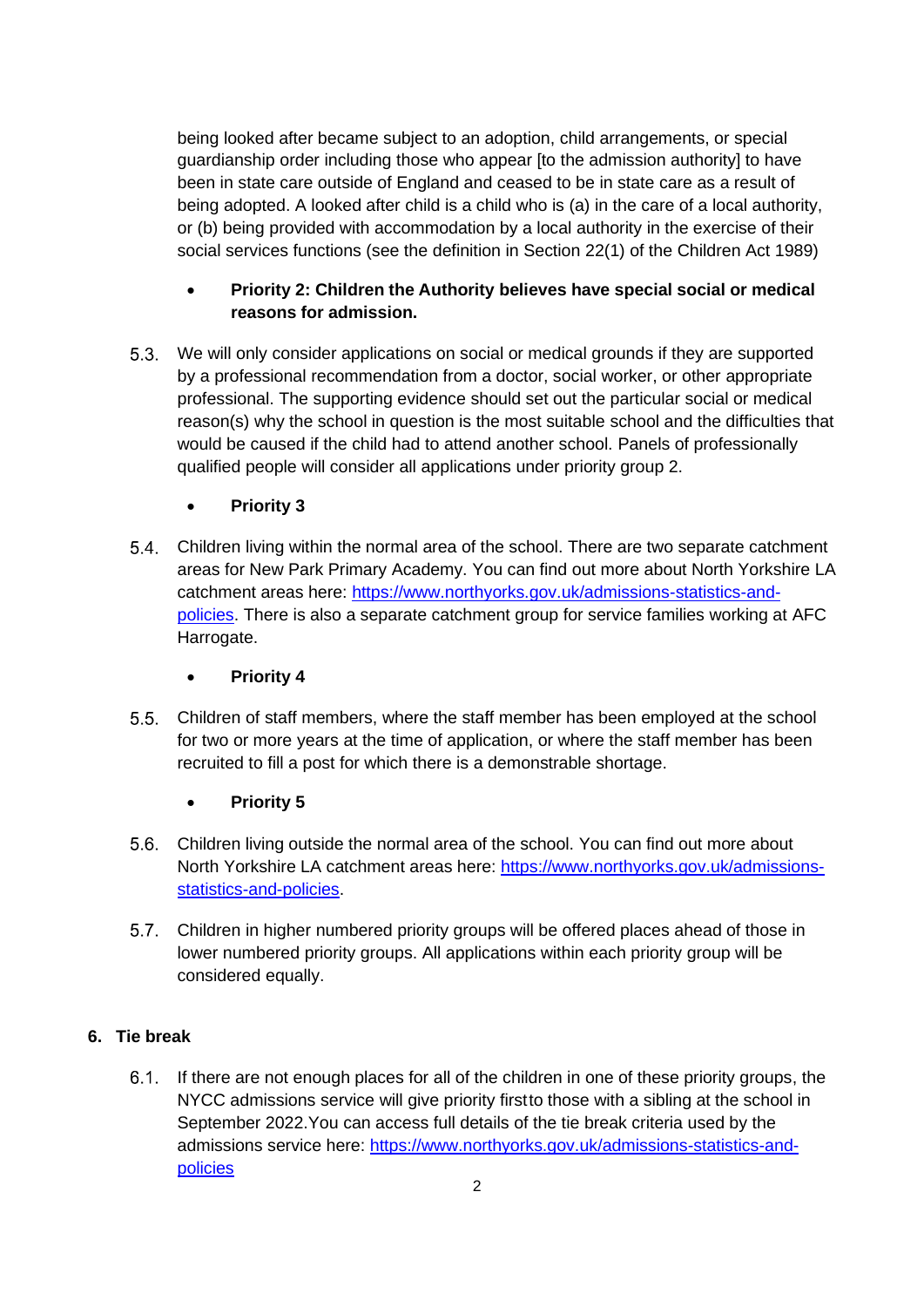# <span id="page-3-0"></span>**7. Admissions Appeals**

- Any applicant refused a place at a school of their choice has a right of appeal to an independent appeal panel, established by the admission authority for that school for a place at their preferred school.
- An appeal form should be automatically sent out by the Local Authority if a preferred place is refused. However, a request for an appeal applications form can be made by contacting the Clerk to the School Admission Appeals Panel at the Local Authority.
- 7.3. New Park Primary Academy uses the services of the North Yorkshire Local Authority to manage appeals, and you can find more information about the appeals process here: <https://www.northyorks.gov.uk/appeal-school-place>

#### <span id="page-3-1"></span>**8. Withdrawing an offer of a place**

8.1. In accordance with the School Admissions Code, the school may withdraw the offer of a school place where false evidence is received in relation to sibling connections or place of residence.

# <span id="page-3-2"></span>**9. Waiting Lists**

- All applications received before the school's admission closing date will be ranked in accordance with the published oversubscription criteria. Applications that do not receive an offer will be held on a waiting list in rank order. As offers are declined the next ranked application on the waiting list will receive an offer.
- 9.2. Any late applications, received after the closing date will be considered after offers day and then placed in rank order on the waiting list, in accordance with the oversubscription criteria.
- The waiting list will be maintained for at least until the end of the first term of the academic year (up to and including 31 December).

#### <span id="page-3-3"></span>**10. In Year Admissions**

- 10.1. If a child is already at school and the parent/carer wishes to transfer to New Park Primary Academy, they must first contact the Local Authority and follow the advice given by them. Parents who wish to apply for a place should do so online at: <https://www.northyorks.gov.uk/school-admissions> or bycontacting The Education Office on 01609 533679.
- 10.2. The Local Authority will then contact New Park Primary Academy to ascertain if there are any places available in the appropriate year group. If a place is available, in accordance with the North Yorkshire Local Authority School Admission procedures, the school will consider the application. If there are more applications than places available then the school will follow its admission procedures, request completion of the school's